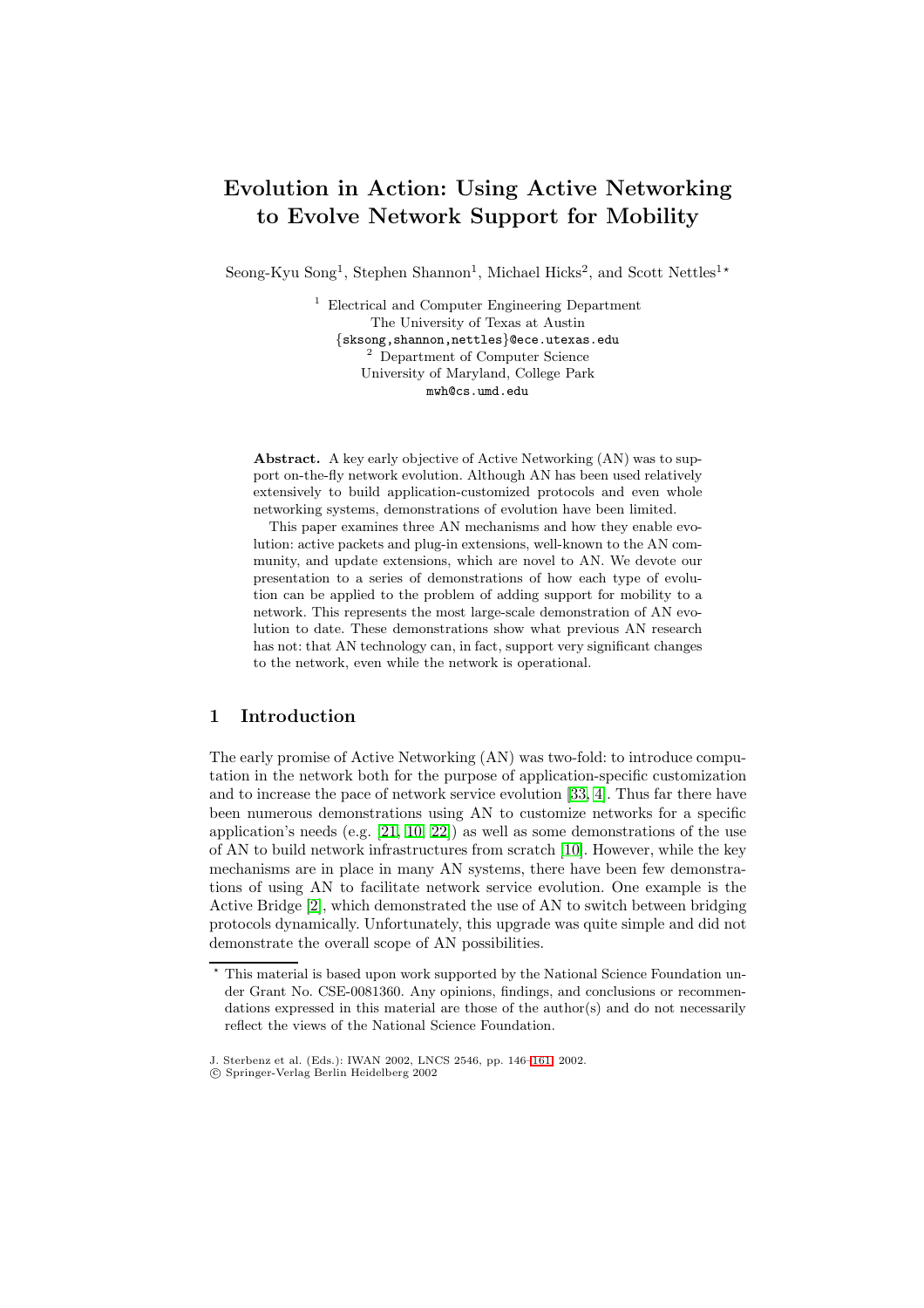We hope to fill this gap in the research record by showing how AN can be used to upgrade a network's services on the fly, without centralized coordination and without halting network service. By doing so, we are making a strong claim that AN *can* be used to quicken the pace of network service evolution. For our demonstration, we present two main examples. First, we show how to augment an active network that provides standard, IP-like service to support routing for mobile hosts, in the spirit of Mobile-IP [\[29,](#page-15-4) [30\]](#page-15-5). Second, we show how to augment an active, mobile ad-hoc network with support for multi-hop routing. While our primary goal is to demonstrate the capabilities of AN technology in evolving a network, a secondary goal is to explore the suitability and usefulness of AN techniques within the mobile networking domain.

These demonstrations have had the side-benefit of helping us better understand the types of evolution that AN's can and should support, and the mechanisms required to implement them. In particular, we have identified three programmability mechanisms—active packets (APs), plug-in extensions, and update extensions—which in turn enable three different types of evolution. APs and plug-in extensions have been well studied in AN research (e.g. [\[32,](#page-15-6) [36,](#page-15-7) [8,](#page-14-3)  $28, 35, 14, 24, 3, 37, 20, 5, 6$  $28, 35, 14, 24, 3, 37, 20, 5, 6$  $28, 35, 14, 24, 3, 37, 20, 5, 6$  $28, 35, 14, 24, 3, 37, 20, 5, 6$  $28, 35, 14, 24, 3, 37, 20, 5, 6$  $28, 35, 14, 24, 3, 37, 20, 5, 6$  $28, 35, 14, 24, 3, 37, 20, 5, 6$  $28, 35, 14, 24, 3, 37, 20, 5, 6$  $28, 35, 14, 24, 3, 37, 20, 5, 6$ ) but update extensions have not been explored for AN [\[12\]](#page-14-8).

A key differentiating factor among these mechanisms concerns whether a new service is application-aware or application-transparent. Application-aware network services require that for an application to use a new service, it must be aware that it is doing so. For example, using IP-style multicast requires the sending application (or perhaps the middle-ware used by the application) to send to a special multicast address. In contrast, application-transparent services are those that act without the application's knowledge. For example, in IP-style mobility, packets destined for a host's home network are transparently forwarded to that host's current remote network; the sending application does not need to be aware of mobile IP services for them to work. In making this distinction, we have realized that APs and, in many cases, plug-in extensions cannot solely provide transparent service; they require the aid of update extensions. However, the added power of plug-in and update extensions makes them a greater security risk, implying that services would benefit from using a combination of mechanisms to balance the needs of the application and of the network.

<span id="page-1-0"></span>We hope that this paper will raise the level of discussion on the mechanisms required by active networks to truly support not just application-level customization, but true network service evolution. We begin in Section [2](#page-1-0) by describing the three types of network evolution and their enabling AN technologies. In Section [3](#page-4-0) we discuss our implementation testbed, MANE, and its programmability mechanisms. We also provide enough background on mobile-IP-style mobility and ad-hoc networks for the reader to understand our demonstrations. In Sections [4,](#page-7-0) [5](#page-8-0) and [6](#page-10-0) we subsequently present our demonstrations of each of the three types of network evolutions described in Section [2.](#page-1-0) Finally, in Section [7,](#page-12-0) we summarize some of the lessons learned from our case studies and conclude.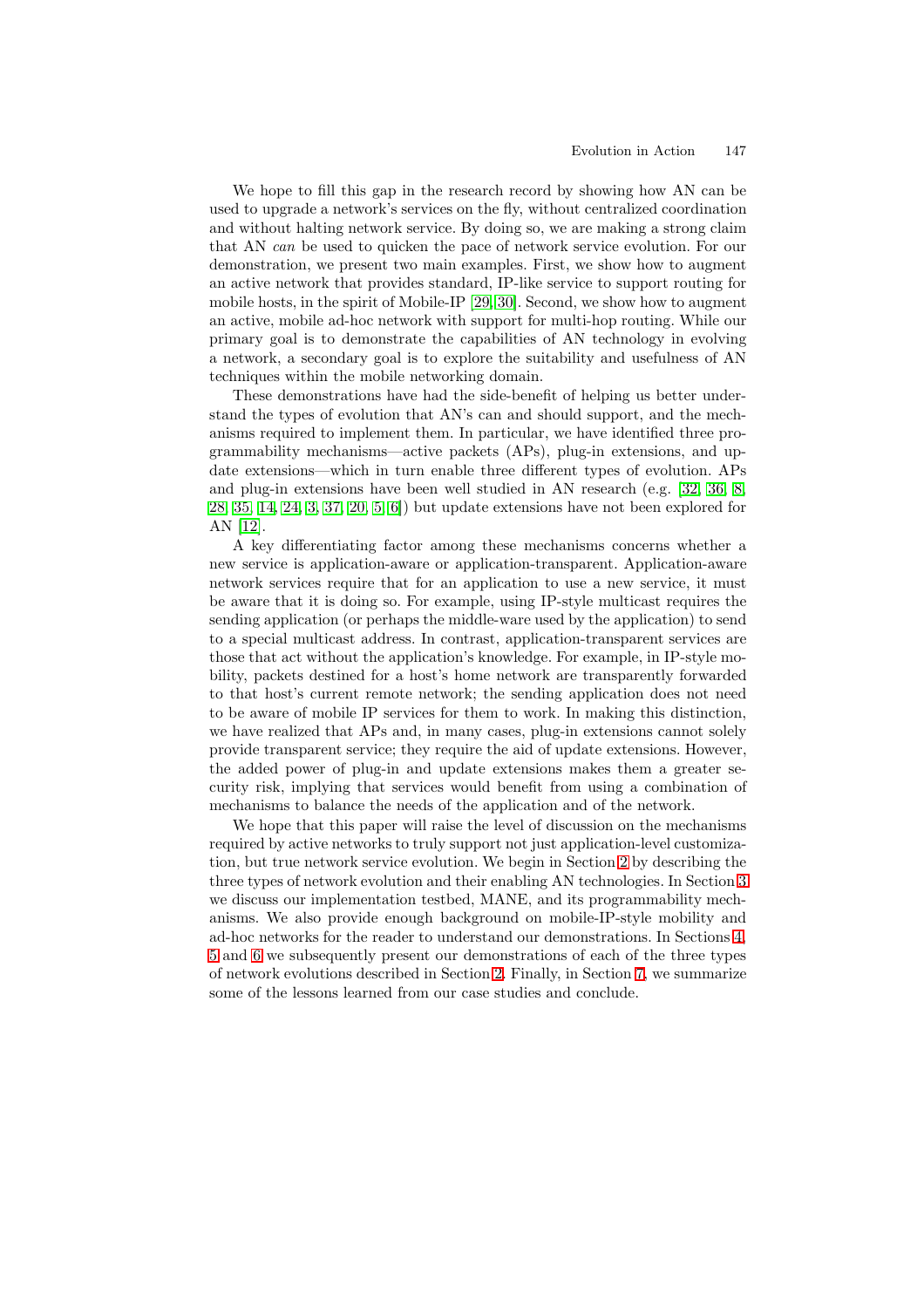### **2 Network Evolution**

Broadly speaking, by "network evolution" we mean any incremental change to a network that modifies or enhances existing functionality or adds new functionality. In the context of Active Networking a somewhat more ambitious goal is appropriate: evolution should be able to occur at remote nodes while the network is operational with only minimal disruption to existing services.

AN achieves evolution by changing the programs that operate the network. Thus the ways in which we can evolve the network are dictated by the programmability mechanisms that are available to make such changes. In some cases, these mechanisms are AN specific, but generally they are drawn from general programming language technology. Thus, although later we will choose instances of these mechanisms that are specific to our platform, this discussion is general and applies broadly to AN systems.

In this section, we describe three mechanisms for achieving AN evolution. In each case, we discuss what type of evolution is supported by the mechanism. We also consider how the mechanism might support application aware or transparent evolutions. Later in the paper we will show concrete examples of evolutions of each type using the mechanisms outlined here.

#### **2.1 Active Packets**

Active packets (AP) are perhaps the most radical AN technology for evolution and they are the only mechanism that, at a high-level, are specific to AN. Such packets carry (or literally are) programs that execute as they pass through the nodes of network. A packet can perform management actions on the nodes, effect its own routing, or form the basis of larger protocols between distributed nodes, e.g. routing protocols. Such packets can form the glue of the network, much like conventional packets, but with qualitatively more power and flexibility.

The AN community has explored a number of AP systems. The early systems include Smart Packets [\[32\]](#page-15-6), ANTS [\[36\]](#page-15-7), and PLAN [\[8\]](#page-14-3), while more recent systems include PAN [\[28\]](#page-15-8), SafetyNet [\[35\]](#page-15-9), StreamCode [\[14\]](#page-14-4), and SNAP [\[24\]](#page-15-10). Although these systems differ on many details of their design and implementation, they all support the basic AP model and thus the same general styles of evolution.

Active packets support the first and simplest type of network evolution we identify, *Active Packet evolution*, which does not require changes to the nodes of the network. Instead, it functions solely by the execution of APs utilizing standard services. The disadvantage of this approach is that taking advantage of new functionality requires the use of new packet programs. This means that at some level the applications using the functionality must be aware that the new functionality exists. This is the kind of evolution facilitated by pure AP systems, such as ANTS [\[36\]](#page-15-7) and in essence it embodies the AN goal of application-level customization. We will demonstrate how this kind of evolution can be used to implement application-aware mobile-IP style mobility in Section [4.](#page-7-0)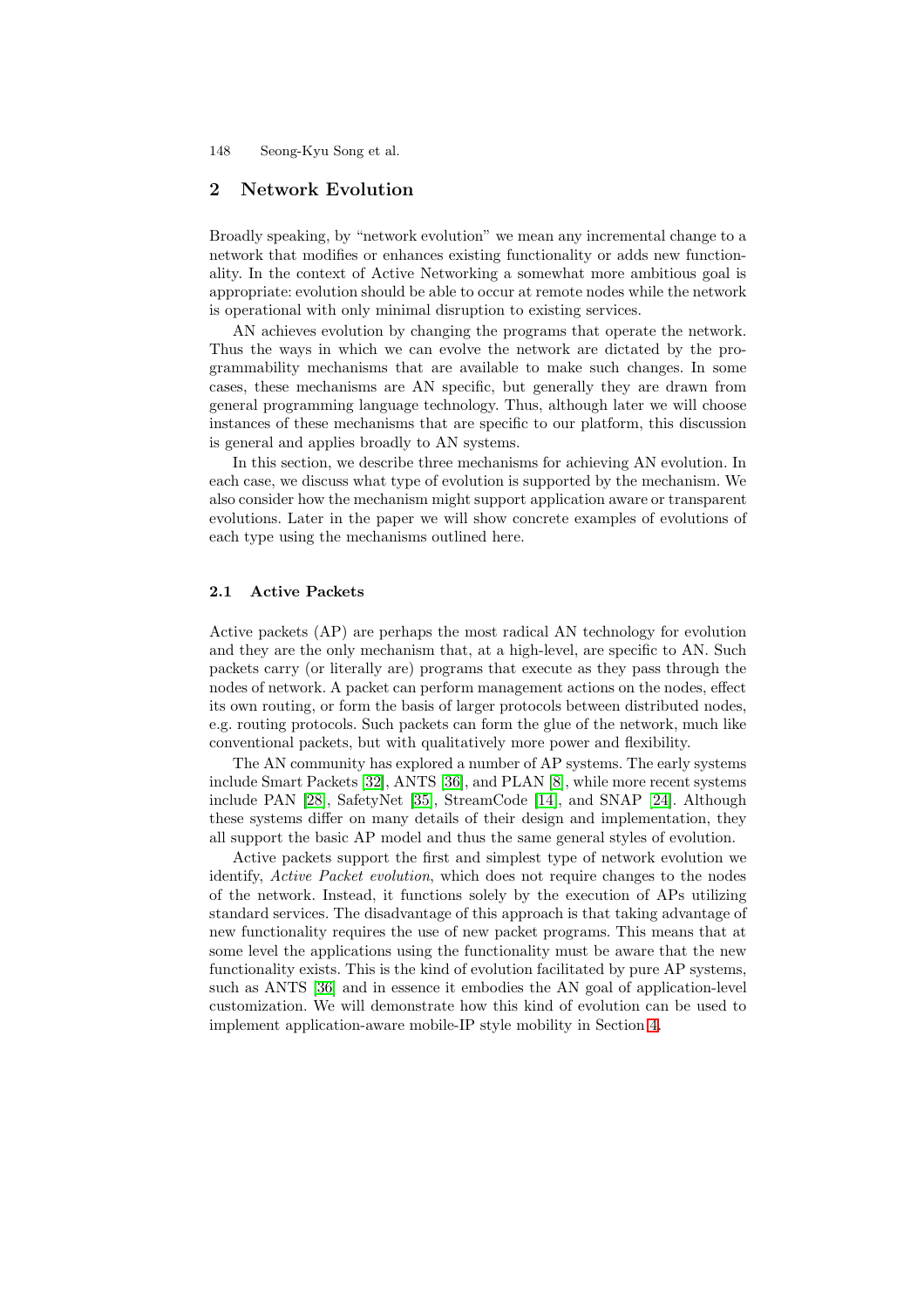#### **2.2 Plug-In Extensions**

The programmability mechanism that is broadly familiar outside the AN community is the *plug-in extension*. Plug-in extensions can be downloaded and dynamically linked into a node to add new node-level functionality. For this new functionality to be used, it must be callable from some prebuilt and known interface. For example, a packet program will have a standard way of calling node resident services. If it is possible to add a plug-in extension to the set of callable services (typically by extending the service name space) then such an extension "plugs in" to the service call interface.

Plug-in extensions are commonly used outside of AN. For example, the Linux kernel enables plug-in extensions for network-level protocol handlers, drivers, and more. Java-enabled web browsers support applets, which are a form of plugin extension. Plug-ins are also common to AN. In CANES [\[3\]](#page-14-5), nodes execute programs that consist of a fixed underlying program and a variable part, called the injected program. The fixed program contains *slots* that are filled in plug-in extensions. In Netscript [\[37\]](#page-15-11), programming takes place by composing components into a custom dataflow. In this case, each element in the composed program is a plug-in, and the abstract description of such an element forms the extension interface. Plug-ins are used in hardware-based approaches as well, including the VERA extensible router at Princeton [\[20\]](#page-15-12), and Active Network Nodes (ANN) at Washington University and ETH [\[5,](#page-14-6) [6\]](#page-14-7).

Plug-in extensions support the second type of evolution we identify, *plug-in extension evolution*. When used in conjunction with APs, packet programs can use new node resident services specialized to their needs rather than just standard services. Such evolution is particularly important if standard services are not sufficient to express a needed application. The combination of Active Packet and plug-in extension evolution is facilitated by systems such as PLANet [\[10\]](#page-14-1), ALIEN [\[1\]](#page-14-9), and SENCOMM [\[17\]](#page-14-10). We will demonstrate how this kind of evolution can be used to add multi-hop routing to an ad-hoc mobile network in Section [5.](#page-8-0)

Plug-in extensions that must be referenced by new AP programs are obviously not application transparent. However, as long as a plug-in simply replaces an existing interface, whether that interface is accessed from an AP or even in a more conventional system that does not support APs at all, then the evolution can be application transparent. This situation in occurs in CANES, for example. However, the system still must have been designed to allow the required change (e.g. in CANES, this is made possible by the slots in the fixed program).

#### **2.3 Update Extensions**

The final programmability mechanism we consider is the *update extension*. Update extensions may also be downloaded, but they go beyond plug-in extensions in that they can update or modify existing code and can do so even while the node remains operational. Thus, such extension can add to or modify a system's functionality even when there does not exist an interface for it to hook into.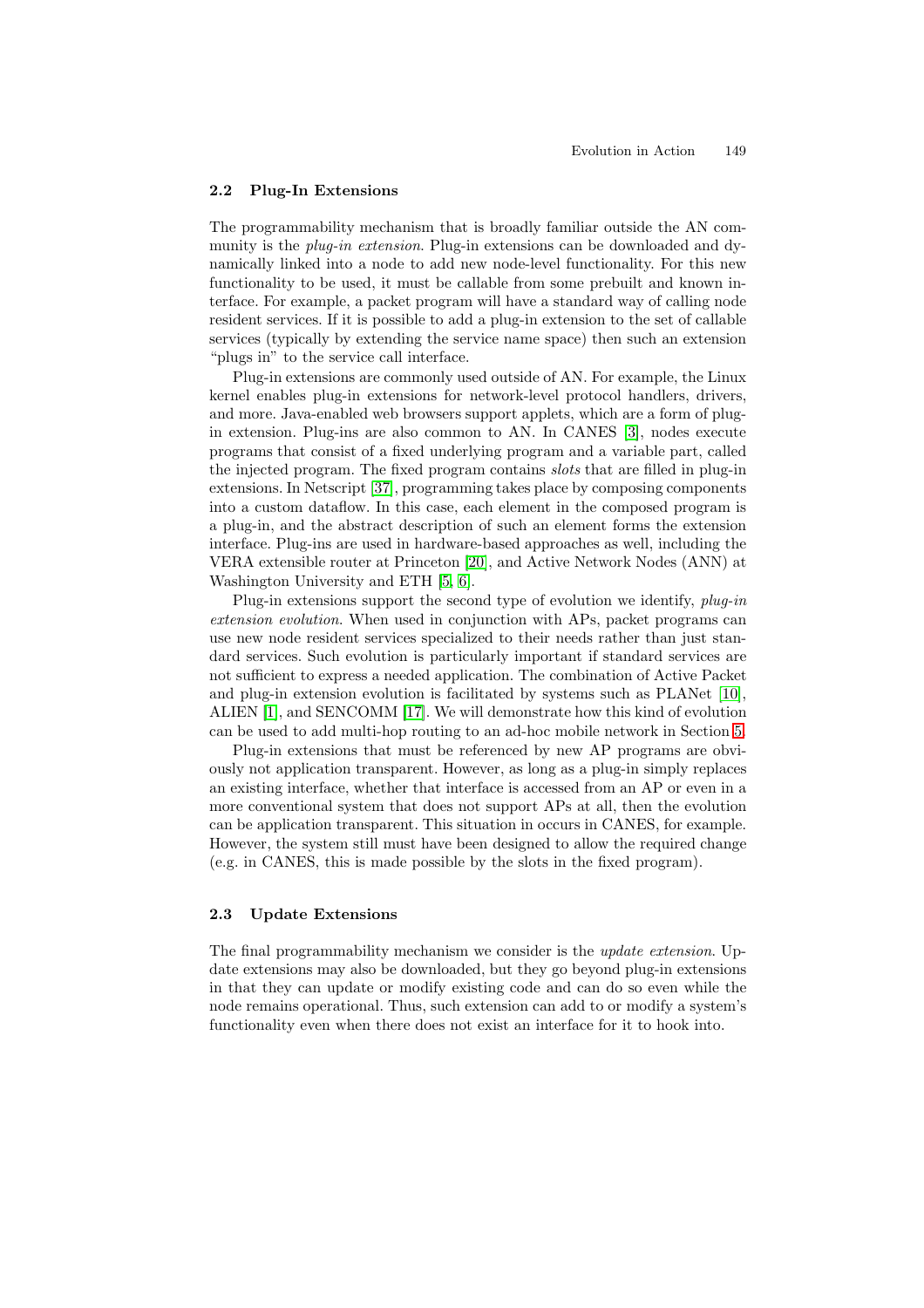There is significant research literature on such extensions (e.g. [\[7,](#page-14-11) [23,](#page-15-13) [15\]](#page-14-12) to name a few) although in general the focus has been on code maintenance rather than evolving distributed system functionality. The specific system we are using [\[11\]](#page-14-13) was initially inspired by the difficulties of crafting a plug-in interface for the packet scheduler in PLANet [\[10,](#page-14-1) [12\]](#page-14-8). However, the system itself is not specific or specialized to AN.

Update extensions support the final type of network evolution we identify, *update extension evolution*, which occurs when network nodes are updated in more or less arbitrary ways. This means that the evolution can affect the operation of existing functionality, even if such functionality was not explicitly designed to be extended (as was required for plug-in extensions). This means that in general evolutions that are transparent to the clients of a service are feasible. To our knowledge, only our current system, MANE, supports this type of network evolution. We will demonstrate how this kind of evolution can be used to implement application-transparent, mobile-IP-style mobility in Section [6.](#page-10-0)

## <span id="page-4-0"></span>**3 Technology**

Before presenting our examples, we discuss the key technologies used in their implementation. We discuss our Mobile Active Network Environment (MANE), and the details of how it provides the key evolutionary mechanisms, as well as the networking protocols we will evolve MANE to support.

### **3.1 MANE**

MANE is the logical descendant of our previous AN testbed, PLANet [\[10\]](#page-14-1), with improvements in a number of areas. MANE is very loosely based on the limited initial prototype described by Hornof [\[16\]](#page-14-14).

MANE implements all three evolutionary mechanisms. AP programs are written in a special-purpose language, PLAN [\[8\]](#page-14-3). MANE nodes and their extensions (both plug-in and update) are implemented in software based on Typed Assem-bly Language (TAL) [\[26\]](#page-15-14). TAL is a cousin of proof-carrying code (PCC) [\[27\]](#page-15-15), a framework in which native machine code is coupled with annotations such that the code can be automatically proved to satisfy certain safety conditions. A well-formed TAL program is memory safe (i.e. no pointer forging), controlflow safe (i.e. no jumping to arbitrary memory locations), and stack-safe (i.e. no modifying of non-local stack frames) among other desirable properties. TAL has been implemented for the Intel IA32 instruction set; this implementation, called TALx86 [\[25\]](#page-15-16), includes a TAL verifier and a prototype compiler from a type-safe C-like language called Popcorn, to TAL. MANE is actually written in Popcorn.

Enhancing a node with a plug-in or update extension is achieved through type-safe dynamic linking [\[13\]](#page-14-15). A frequent use of plug-in extensions is to extend the services available to PLAN packets. To do this, extensions are loaded and plugged into the service symbol table. When future APs are processed, they will reference this table, and thus have access to the new functionality. Update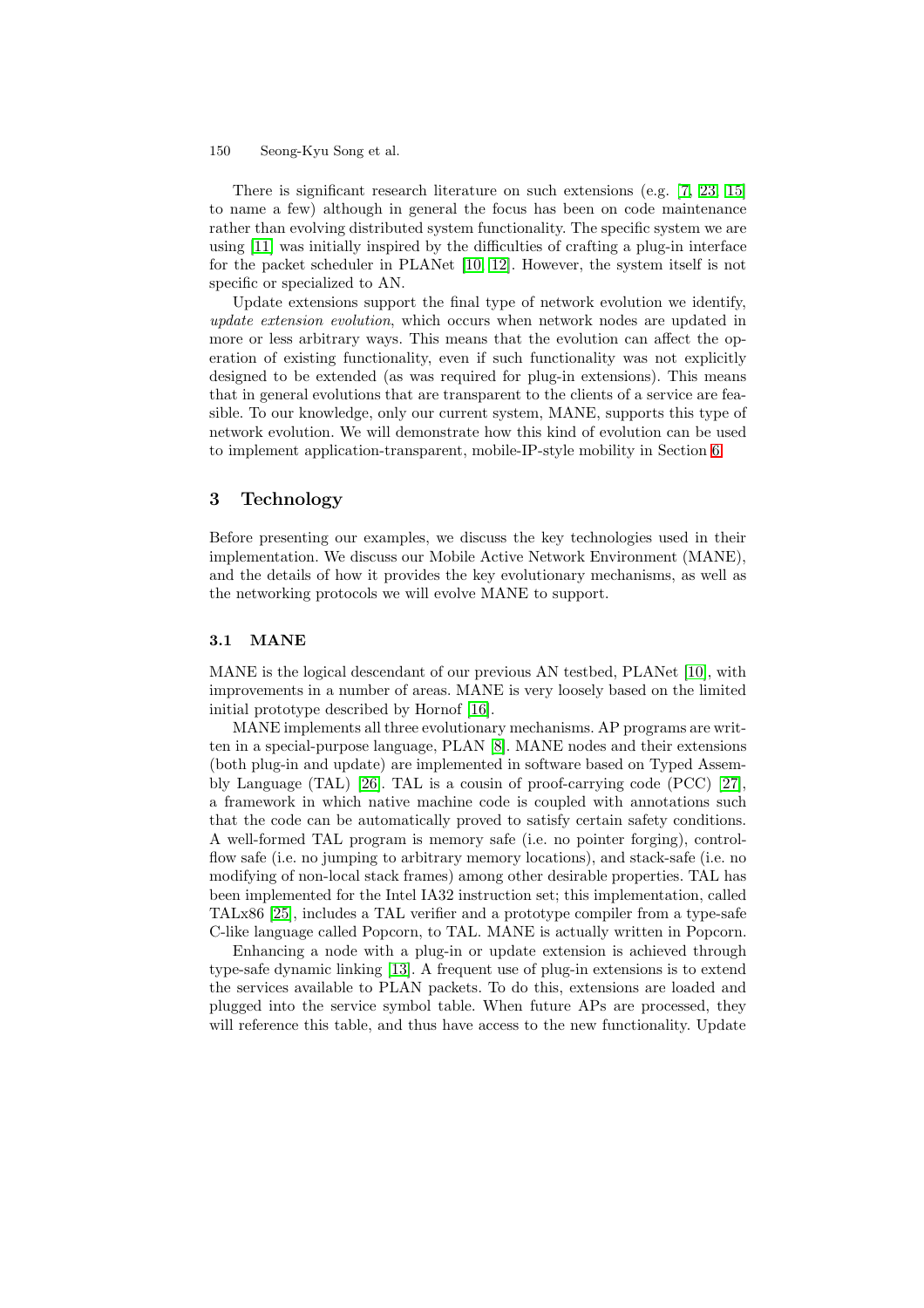extensions are dynamically linked as well, but differ from plug-in extensions in that the existing node code and any existing extensions are *relinked* following the update [\[11\]](#page-14-13). In this way, existing code 'notices' that a new version of a particular module has been loaded the next time that code is called (and the old code will run until this point). Care must be taken when using this technology to avoid errors arising from the timing of an update [\[11\]](#page-14-13).

MANE presents a two-level namespace architecture. References in the packet to services are resolved by the service plug-in namespace, while references between plug-ins and/or the rest of the program are resolved by the program namespace. In both cases, these namespaces may be changed at runtime to refer to new entities. A benefit of this separation is that the presentation of each namespace can be parameterized by policy, for example to include security criteria. This is useful because the division between the Active Packet, plug-in extension, and the update extension layers constitutes a likely division of privilege. APs are quite limited in what they can do, so we allow arbitrary users to execute those packets. However, when a packet calls a service, implemented as a plug-in extension, the privilege of the packet can be checked before allowing the call to take place [\[9\]](#page-14-16). Similarly, when an update extension is loaded, the privilege of those extensions that would relink against the update extension can be checked before allowing the relinking to take place.

The basic network model of MANE is much like an IP network. MANE addresses are globally unique and hierarchical. The hierarchy is based on sub-nets of nodes and individual nodes on a sub-net can broadcast to each other, while communication with nodes on other networks must be mediated by routers. MANE routers run a conventional link-state routing protocol. MANE supports a form of DHCP, which can dynamically assign both an address and a default router to a node connected to a given network. MANE uses an ARP-style protocol to resolve the link-level address corresponding to a network level address and there is a provision for proxy-ARP as well.

There are also key differences between an IP network and MANE. MANE communicates using only APs and nodes can be extended and updated. To support APs, MANE provides certain basic services, such as means to identify a node and to store and retrieve *soft state* based on a key. A soft-store is an essential service for APs and is provided by many AN systems (e.g. [\[36,](#page-15-7) [22,](#page-15-2) [24,](#page-15-10) [10,](#page-14-1) [28\]](#page-15-8)).

At its lowest level, MANE emulates broadcast networks by keeping track of which nodes are on a particular sub-net and using UDP to communicate between neighbors. Broadcast is achieved by repeated unicast. This level also supports emulation of physical node mobility, allowing a node to leave a sub-net and to join new sub-nets. To the higher-level software, this emulation is transparent.

#### **3.2 Mobility and Mobility Protocols**

Several reasons motivated our choice of mobility from which to draw our examples. First, mobility is an area in which new protocols and improvements to existing protocols are being developed rapidly. Thus it is an area where better evolutionary capabilities could be a real benefit, since then protocols could be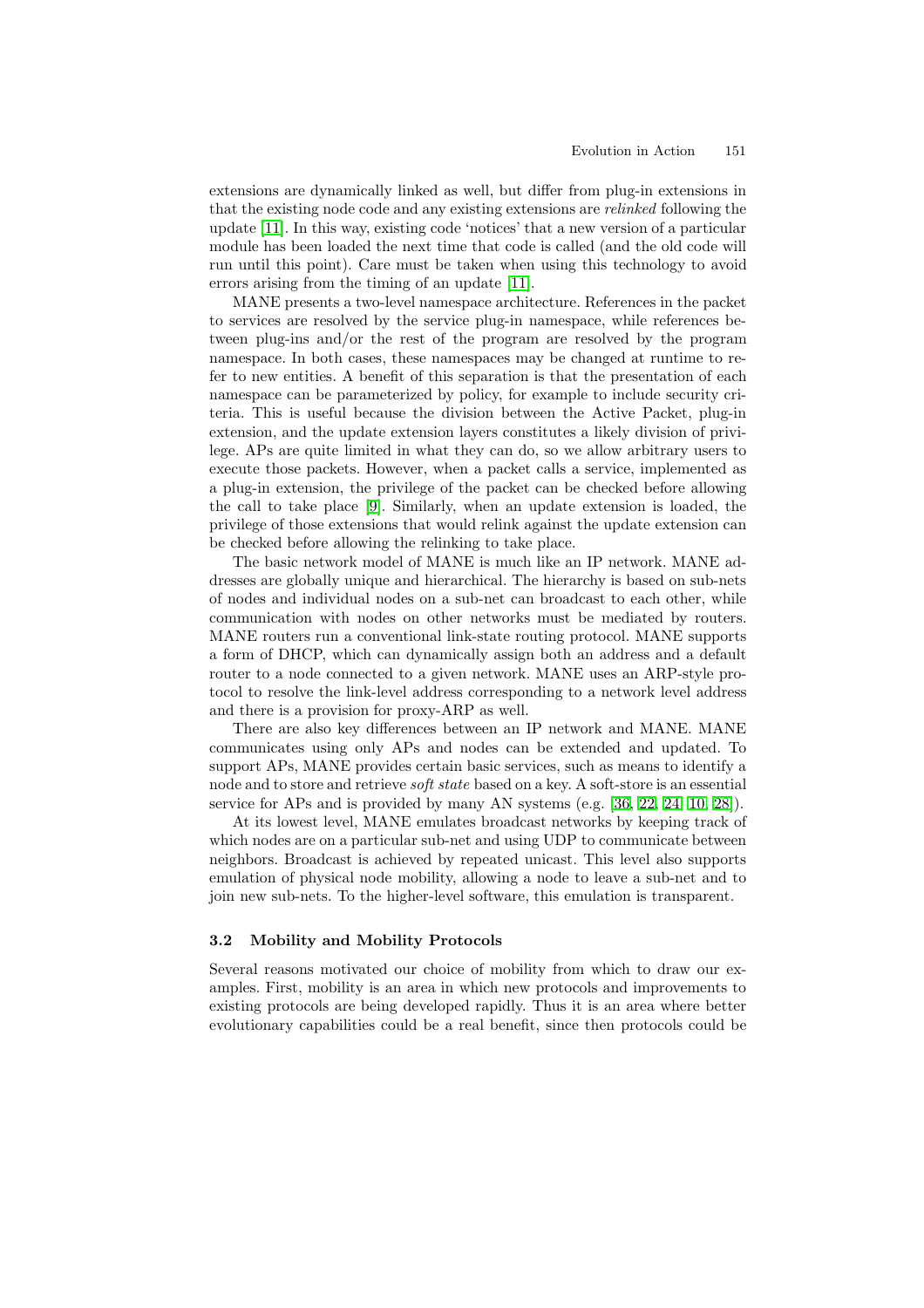deployed and later upgraded and replaced as new techniques develop. Second, in the particular area of mobile-IP, current protocols are constrained in their design to require only local changes to the network infrastructure. Practical evolution capability would allow other (preferable) protocols to be developed. Finally, mobility is an interesting domain in its own right, and the current work allows us to begin to understand the issues there in the context of our design and implementation environment.

The goal of the work here is not to innovate in the area of mobility. By choice, we have taken existing, well understood mobile protocols and shown how networks can be evolved to support them. We have done this both to gain an understanding of these protocols, but more importantly to avoid clouding the evolution issues with issues involving new mobile protocols. We make no claims that the protocols we use here are the best possible ones, but rather they are known solutions that serve to illustrate how wide classes of protocols can be easily evolved and integrated using AN techniques. For broader considerations about how AN could be applied to mobile networks, see [\[34,](#page-15-17) [31\]](#page-15-18).

**Mobile-IP** To demonstrate both Active Packet and update extension evolution, we have chosen to add support to MANE for what is essentially mobile-IP [\[29,](#page-15-4) [30\]](#page-15-5). Only end nodes can be mobile. A mobile host has a "home" network, which is implicit in its address. Even when a host is mobile, packets for it are sent to its home network for delivery. If a host is not mobile, packets are delivered in the normal way. If a host is mobile, when it connects to a remote or "foreign" network, it uses DHCP to acquire a local address, allowing the node to function as its own foreign agent. The mobile host then sends a registration packet to one of the routers on its home network with the information that it can be contacted at its newly acquired address. This router acts as the "home agent". When a packet arrives at the home agent destined for the mobile host, it is tunneled to the mobile host using its address on the foreign network. There the packet can be removed from the tunnel and delivered.

Consider what must be added to MANE to support this protocol:

- 1. The home agent must be identified.
- <span id="page-6-0"></span>2. There must be a way to send a registration packet.
- 3. There must be a way to recognize when a packet arrives at the home agent.
- 4. There must be a way to create a tunnel.
- 5. There must be a way to remove the original packet from the tunnel.

The application-aware and transparent evolutions will share the same implementation for many of these functions. The shared implementation is the inherently non-transparent part of mobile-IP, including basically all but point [3.](#page-6-0)

**Multi-hop Ad-Hoc Routing** To demonstrate plug-in extension evolution, we have chosen to show how a multi-hop routing protocol can be added to an ad-hoc mobile network with only neighbor-to-neighbor communication. The protocol we have chosen is Dynamic Source Routing (DSR)[\[19,](#page-15-19) [18\]](#page-15-20). While a variety of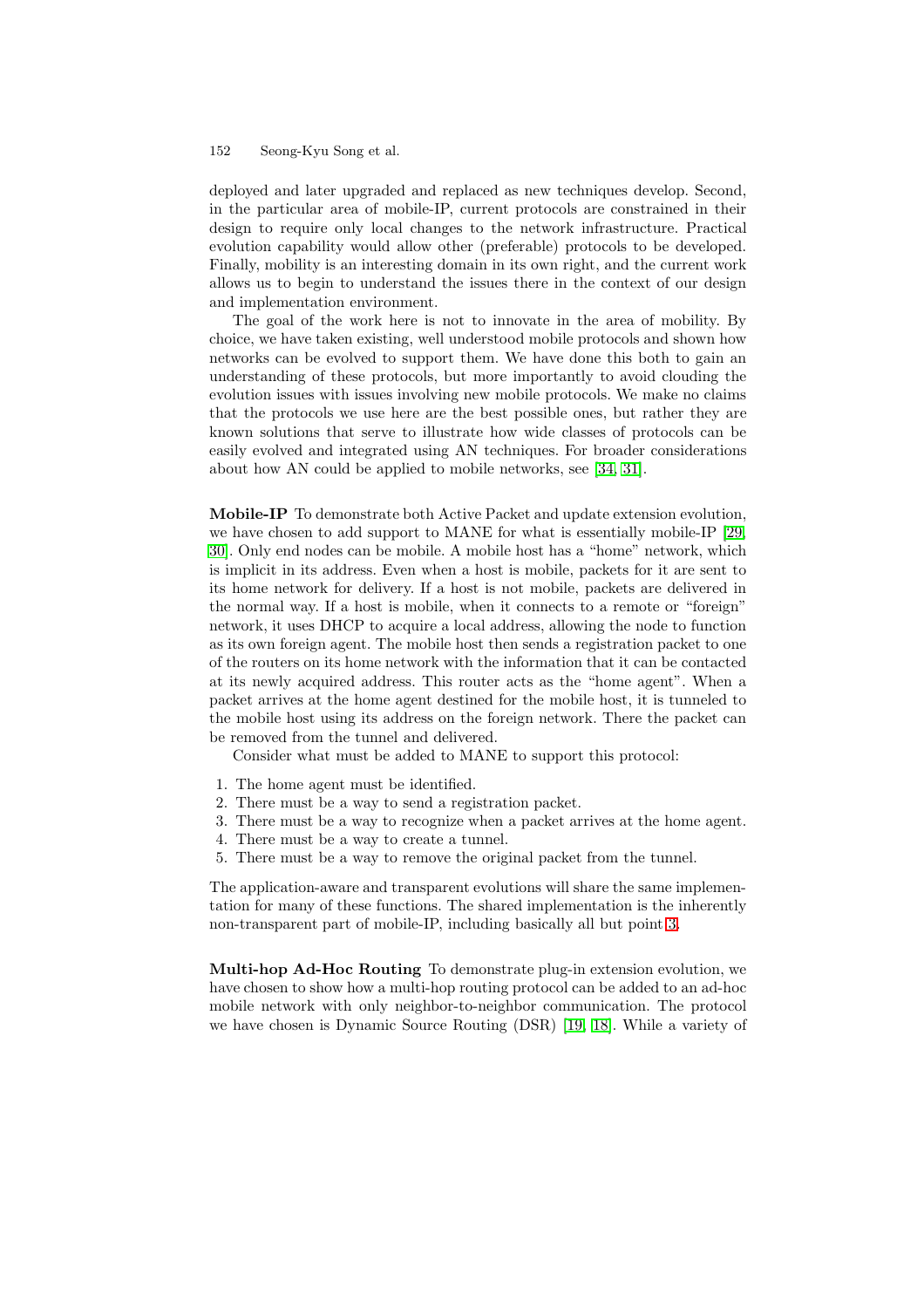protocols could also be deployed using our techniques, DSR has the advantage of being simple and well understood.

DSR is an on-demand routing protocol, which searches for a source route to some destination by flooding a ROUTE REQUEST packet on the network when the initiating node has data packets to send. This ROUTE REQUEST packet is forwarded on the whole network to the target, which replies with a ROUTE REPLY packet. When the ROUTE REPLY packet arrives, the initiator can start sending data packets using the source route found in the ROUTE REPLY packet. It also saves the route in its route cache. An important optimization is for intermediate nodes to also maintain a route cache so that if they already know a route to the requested destination, they can simply send a ROUTE REPLY, thus limiting flooding. Data in the route caches times out, to avoid stale routes.

Consider what needs to be added to MANE to support this protocol:

- 1. ROUTE REQUEST packets must be flooded. This includes the need to check if an intermediate node has already seen the particular flood message.
- 2. There needs to be a route cache that can be queried and updated.
- 3. There needs to be a ROUTE REPLY packet that carries the source route back to the initiator.

Note that many of the preexisting capabilities of MANE are not needed by DSR, mostly just the ability to send packets one hop and to name nodes.

## <span id="page-7-0"></span>**4 Active Packet Evolution**

If it is acceptable for the node trying to communicate with the mobile host to be aware that the host might be mobile, then it is possible to implement the basic mobile-IP protocol discussed in Section [3](#page-4-0) using only APs. Some of this implementation can be shared with the update extension evolution example (in Section [6\)](#page-10-0), we discuss this first, followed by a discussion of the aspects unique to APs.

### <span id="page-7-1"></span>**4.1 Setting the Forwarding Path**

The application-aware and transparent versions share the same infrastructure for setting up the forwarding path to a mobile host (while they differ in how packets are actually forwarded). Before a mobile node leaves its home network, it must identify the router that serves as its home agent. For simplicity, we assume that its default router serves this purpose. Once the node has attached itself to a new network and has a unique address, it sends an AP containing a control program to register itself to its home agent. When executed, this program simply adds the information to the home agents soft-state keyed by the mobile nodes home network address. Both the application aware and transparent versions share the same soft-state entries, allowing them to use the same control program and to co-exist.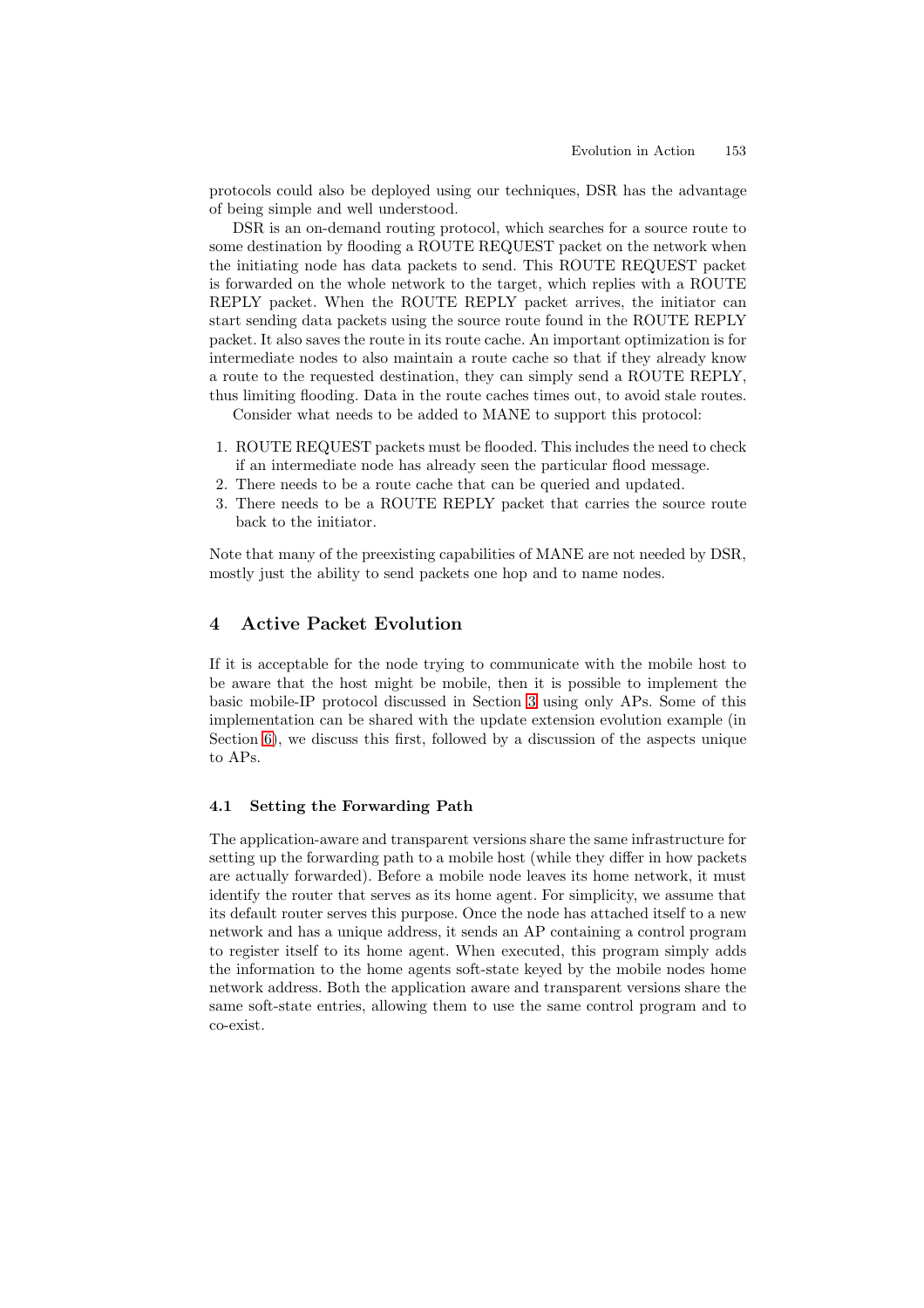

<span id="page-8-1"></span>**Fig. 1.** Active Packets for Mobile-IP

#### **4.2 Forwarding: The Application-aware Protocol**

The key questions remaining are how do we detect that a packet is at the home agent of a mobile host and how is the packet then tunneled to the unique address. Because this version is application aware, both of these steps can be done by having the application use a special AP as shown in Figure [1.](#page-8-1)

The PLAN code for the packet that must be sent by the application is shown in Figure [2.](#page-9-0) GetToAgent is the main function and when it executes, it first looks up dest in the soft-store using lookupTuple. If that succeeds, it has found the home agent and it uses OnRemote to send a new packet, the tunnel, that will execute FoundFA at the foreign agent with the same arguments as getToAgent. OnRemote provides multi-hop transmission of the packet with out execution until it reaches the foreign agent. If the lookup fails the handle will execute. If we have actually reached the host then we deliver the packet. Otherwise, it looks up the next hop toward dest. It then uses OnNeighbor, which only transmits a packet one hop, to send the packet. Thus the packet travels hop-by-hop looking for the home agent.

Now consider the FoundFA function. It executes on the foreign agent, which is in our case is the mobile host, but might be some other node on the same sub-net. It sends a packet to the dest that does the deliver. This is where the original packet is removed from the tunnel. Notice that all of that functionality is encoded in the tunnel packet program itself, the foreign agent does not need to have any knowledge of its role as a tunnel endpoint, it just has to support PLAN.

## <span id="page-8-0"></span>**5 Plug-In Extension Evolution**

Some evolutions do not just augment or customize some existing aspect of the network, but rather add wholly new functionality. Such evolutions may be problematic with just APs because of their 'fixed vocabulary.' To rectify this problem, we can load new services in the form of plug-in extensions to extend a packet's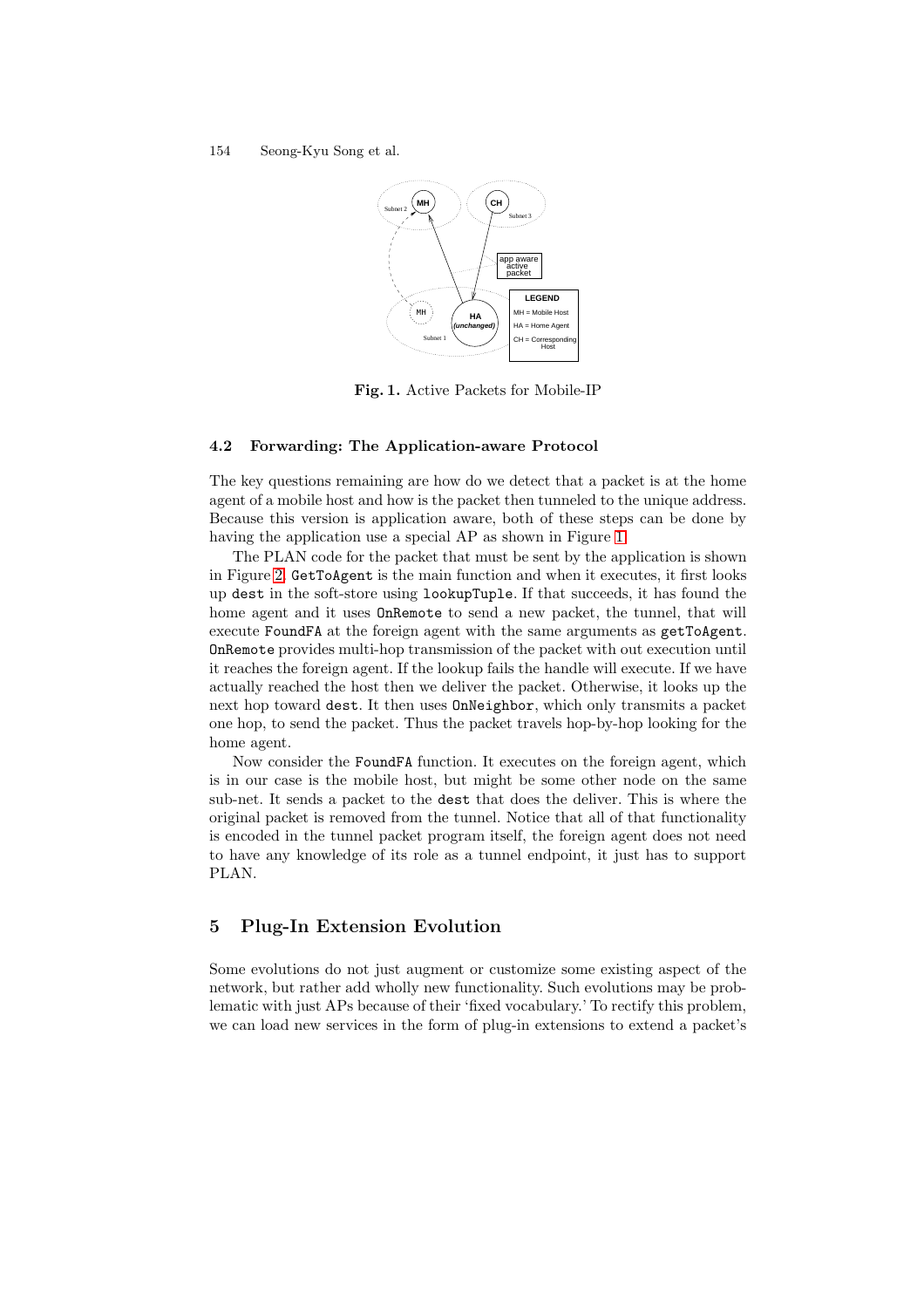```
fun getToAgent(dest, payload, port) =
try
 let val fagent = lookupTuple(dest) in
  OnRemote(|FoundFA|(dest, payload, port), fagent, getRB(), defRoute)
 end
handle NotFound =>
 if (thisHostIs(dest)) then deliver(payload, port)
 else
  let val next = defaultRoute(dest) in
   OnNeighbor(|getToAgent|(dest, payload, port), #1 next, getRB(),
   #2 next))
  end
fun FoundFA(dest, payload, port) =
let val hop = defaultRoute(dest) in
 OnNeighbor(|deliver|(payload, port), #1 hop, getRB(), #2 hop))
end
```
<span id="page-9-0"></span>**Fig. 2.** PLAN packet for Mobile-IP

**Algorithm 5.1:** Route Discover(*Simple DSR*)

**procedure** Route Request(*T arget, RouteRec*) **if** *Duplicate Request Packet Or My Address Already In Route Rec* **then** *Discard* **else**  $\sqrt{ }$  $\int$  $\mathfrak{t}$ **if** *T his Host Is T arget* **then** Route Reply(*RouteRec*) **else**  $\begin{cases}$  *Append My Address To Route F lood T o All Neighbors*

vocabulary, and thus enable implementation of the new networking functionality. More generally, if a node defines an extensible interface, new extensions can be loaded and plugged into this interface to provide extended or enhanced functionality. This is the essence of plug-in extension evolution.

As we will show, it is possible to add multi-hop routing based on DSR to an ad-hoc network only supporting neighbor communication by using plug-in extension evolution. The main functionality is embodied in a special AP for communicating routes between nodes, which makes use of a non-standard service. This packet does not need to be sent by an application, but rather by the networking software on the ad-hoc node, and therefore the dynamic deployment of the protocol does not require applications to be aware of the change.

#### **5.1 An Active Packet for Route Discovery**

Consider the pseudocode shown in Algorithm 5.1 for a simple AP that implements route discovery. The packet itself embodies many key aspects of the pro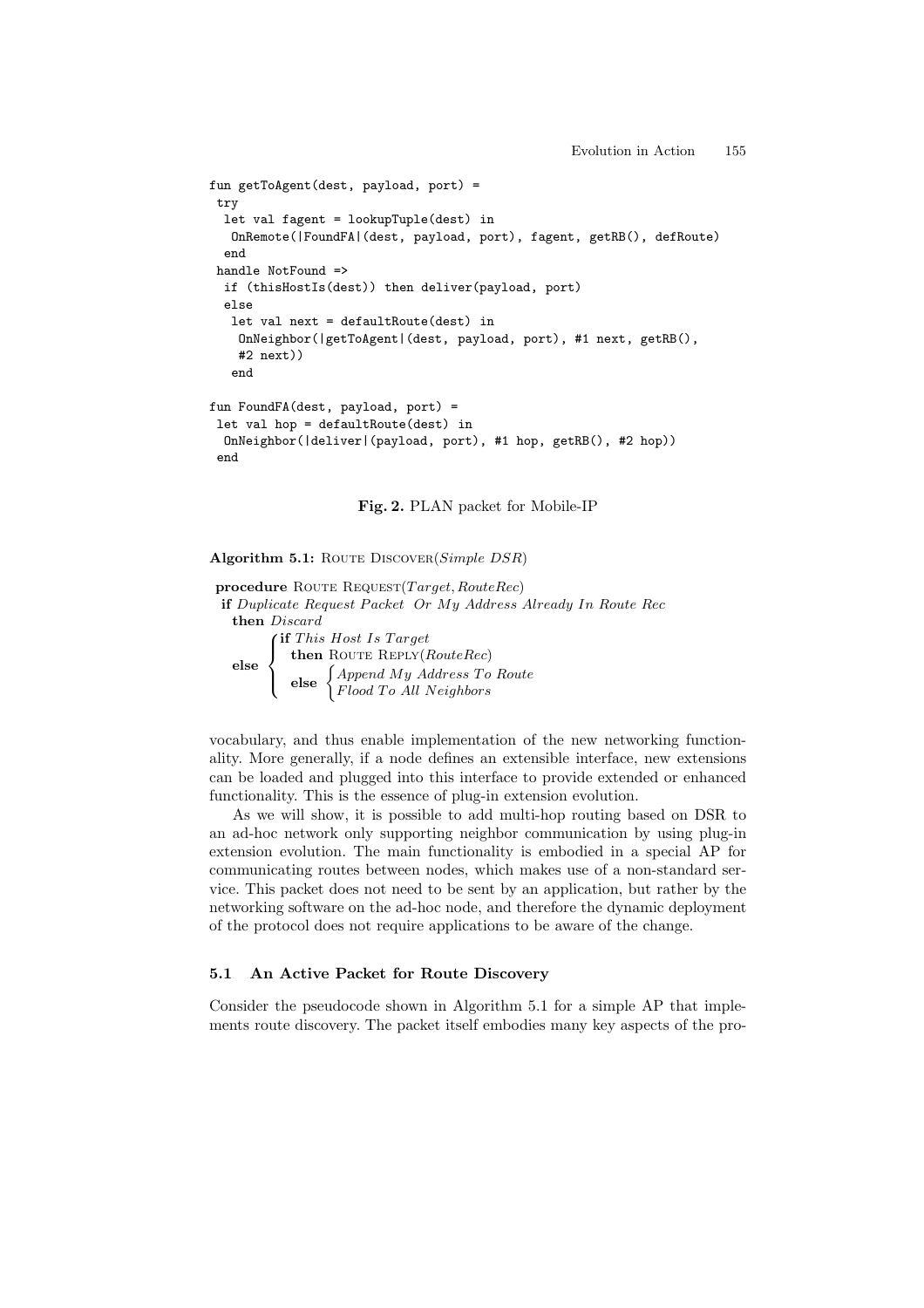tocol directly. In particular, it does duplicate elimination, tests for routing loops, detects termination and sends a reply, and performs flooding. In general, since many protocols have relatively simple control flow, simple APs can implement key aspects of the protocol directly. However, this algorithm benefits from noderesident services that are specific to the protocol, particularly to detect if this is a duplicate request or if the current node is already in the route record.

## **5.2 Deploying DSR Dynamically**

Implementing the required node-resident services is straightforward. To deploy the service dynamically, we need a way to discover the nodes that will need the service, upload the extension to those nodes, and install it. Since a general treatment of node-resident service discovery and deployment is a topic of research, consider the following basic idea. One way to discover which nodes will need an extension is to require that when a packet arrives at a node, it ensures that extensions it needs are installed before it executes. Acquiring a needed extension could be done in a number of ways. For example, it could always carry the extension with it, it could retrieve the extension from a well-known code repository, or it could use an ANTS-style distribution protocol [\[36\]](#page-15-7) in which the extension is obtained from the source of the current packet. For our demonstration we chose the simplest option—carrying the extension in the route request packet but any of these solutions could be implemented in MANE. The key point is that given the ability to dynamically load code, the network itself provides the mechanisms to transport loadable code to the locations where it is needed. The pseudocode for the simple approach is shown in Algorithm 5.2.

**Algorithm 5.2:** Route Discover(*SimpleDSR* + *DynamicLoading*)

**procedure** Route Request(*T arget, RouteRec, Extension*) **if** *DSR* Service Not Present **then** *Load DSR Extension From This Packet Same Code as Above*

# <span id="page-10-0"></span>**6 Update Extension Evolution**

A potential problem with the evolutions shown so far is that some part of the system must send special packets to take advantage of the new service. In some applications, being aware of new packets or services is acceptable, while in others it is not. The latter is true for mobile IP: it would be unreasonable to change all possible senders on the network to use our special packets from Section [4](#page-7-0) to send to a potentially mobile host. In this section, we demonstrate how using update extensions, we are able to evolve the network so that forwarding is transparent to the sender and does not require using a special packet.

The basic strategy is shown Figure [3.](#page-11-0) Here a packet that is not aware of mobility is destined for a mobile node. However, because we have updated the Home Agent to support transparent forwarding, it is able to intercept the packet and tunnel it to the mobile host. Thus, although we use Active Packets and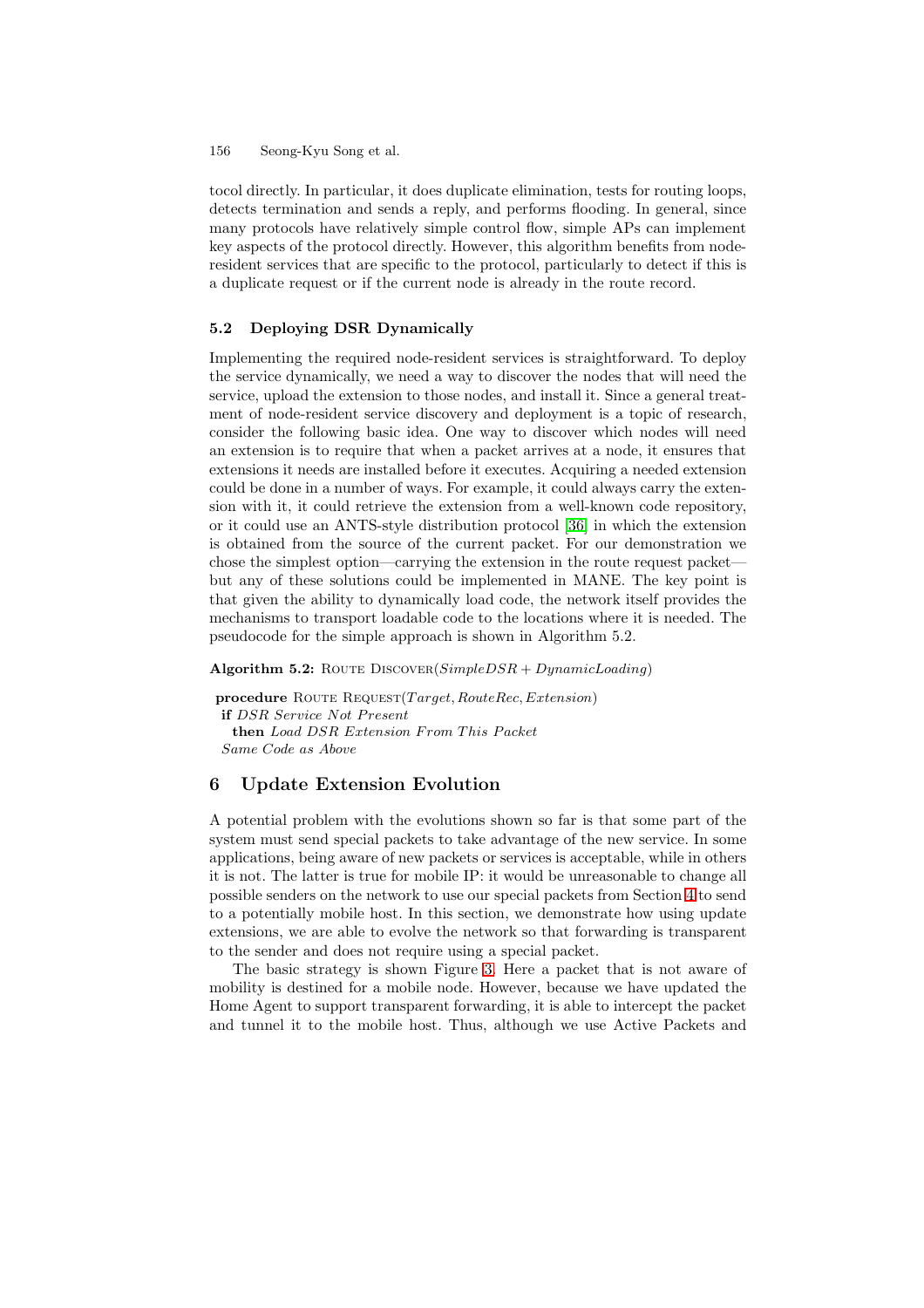

<span id="page-11-0"></span>**Fig. 3.** Update extension Mobile-Ip evolution

plug-in extensions to help perform our evolution in a convenient way, the key to transparent evolution is really the use of update extensions.

Because mobility is inherently not transparent to the mobile host itself, we can reasonably have it set up the forwarding path to the remote agent as described in Section [4.1,](#page-7-1) with the added benefit that the nontransparent and transparent techniques can coexist.

### **6.1 Forwarding: The Application-Transparent Protocol**

To make the forwarding transparent to the sender requires a way to detect that a packet has arrived at the home agent and to forward it to the foreign agent *without having to rewrite the sender's packet code*. The most straightforward way of doing this is to modify the router's forwarding logic: whenever a packet arrives, look up its destination address in the soft state that is used to record which hosts are mobile, and if present, forward the packet to the foreign agent. Pseudocode for router forwarding logic is shown below (in a C-like syntax), with the additional part shown in italics:

```
void sendToNextHop(pkt_t packet, host_t dest){
 host_t nextHop = Route(dest);
  if is_mobile_host(dest) then
    tunnel_to_foreign_agent(packet, dest);
  else
   send_on_link(packet, dest, next_hop);
}
```
Note that the code implementing is mobile host and tunnel to foreign agent would be implemented elsewhere and loaded separately.

While the addition of an if-statement to the forwarding loop is conceptually simple, it is impossible to realize *on-the-fly* without the support of update extensions. This is because the forwarding loop in MANE was not designed for change; that is, it did not provide a plug-in interface for performing new operations in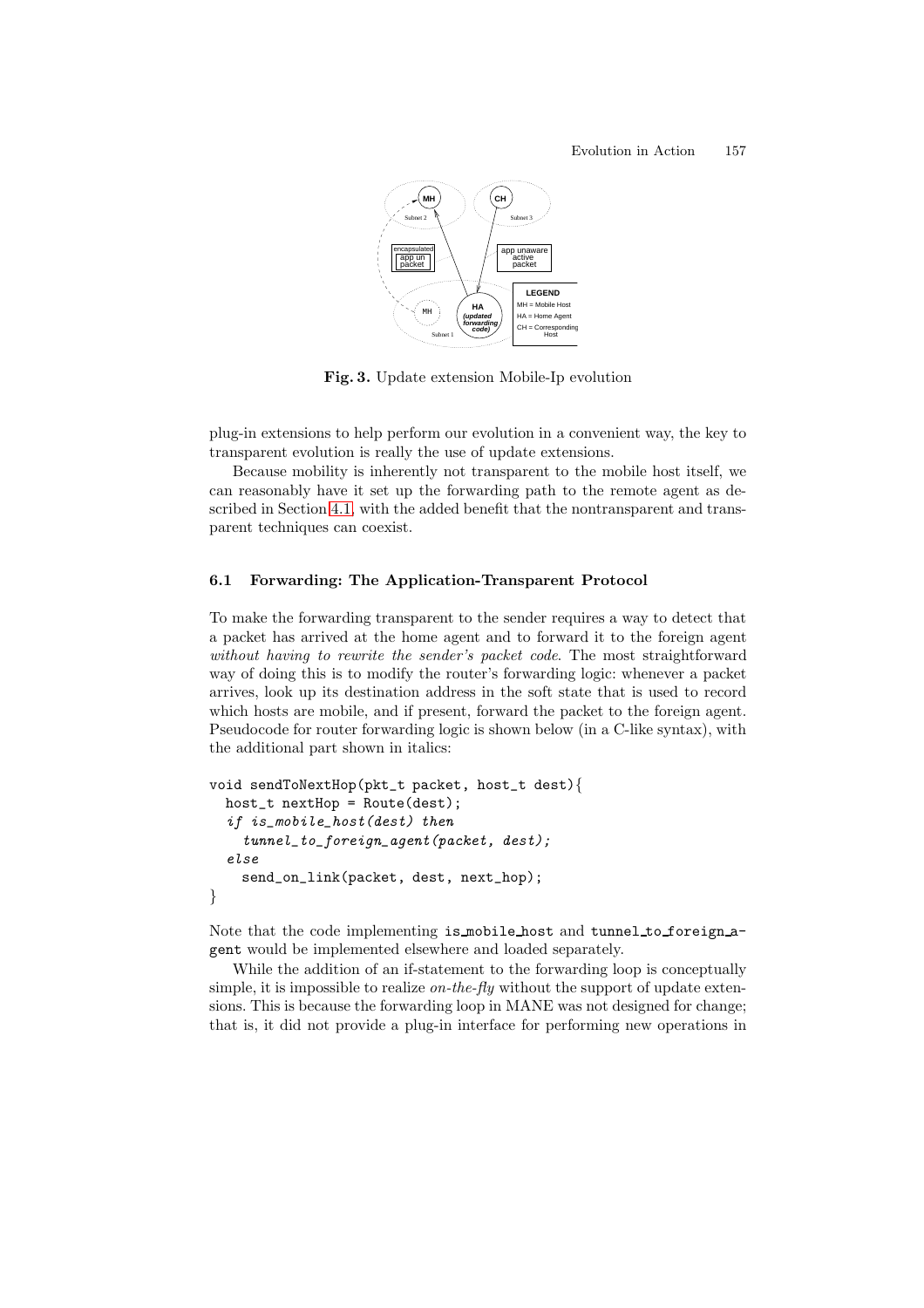the loop.<sup>[1](#page-12-1)</sup> As a result, effecting this change would require changing the code statically and recompiling, and then bringing down the node and restarting it with the new code. This is practical when only a few nodes need to be updated, but much less so if an evolution needs to be widespread.

On the other hand, the power of update extensions makes them more dangerous. For example, the added conditional in the forwarding loop above will be invoked for *all* packets, even those not interested in mobility. In an active packet-only system, the needs of one packet will not interfere with another's in this way. Similarly, allowing multiple users update arbitrary parts of the router's code could result in incompatible changes, and/or an unintelligible code base. As such, update extensions will likely be limited to privileged users, limiting their applicability.

Implementing this change as an update extension in MANE requires two actions. First, dynamically load and link a mobility module that implements the test of whether a packet needs to be forwarded as well as providing the tunneling code. Second, dynamically load a new version of the forwarding code that does the required test and then update the old running code with the new version.

One interesting point remains. How is the tunnel itself created? In essentially the same way as in the non-transparent case, although obviously done by the node resident mobility code. A new AP is created which when executed on the foreign agent unpacks the original packet and delivers it. Note that tunneling this way works even when the packet being tunneled is not active and thus again avoids the need for the foreign agent to act explicitly as the tunnel end-point.

# <span id="page-12-0"></span>**7 Conclusions**

To conclude, we summarize the lessons learned while demonstrating each of the three kinds of evolution.

*Active Packet Evolution* The chief advantage of Active Packet evolution is that it is lightweight and allows third parties to enhance the functionality of the network without changing the nodes themselves. Thus, from the point of view of security, this style of evolution is the most desirable and gives the widest variety of users the ability to evolve the network. One disadvantage is that it is inherently not application transparent. Another key disadvantage is that if the existing node interface does not support some critical piece of functionality, it may be impossible to achieve the desired result. Despite this, our example (and others, e.g.  $[22, 21]$  $[22, 21]$ ) shows that even with only very basic services, non-trivial applications are feasible. An interesting challenge to the AN community is to design a set of node-resident services that maximizes the range of evolutions that can be achieved with just APs. Since, as in our example, the APs can

<span id="page-12-1"></span><sup>1</sup> We could imagine designing the forwarding loop to allow for extensibility, as is the case in CANES [\[3\]](#page-14-5). However, there will always be parts of the system that were not coded to anticipate future change, and therefore will lack a plug-in interface. As a result, these parts of the system can only be updated if with update extensions.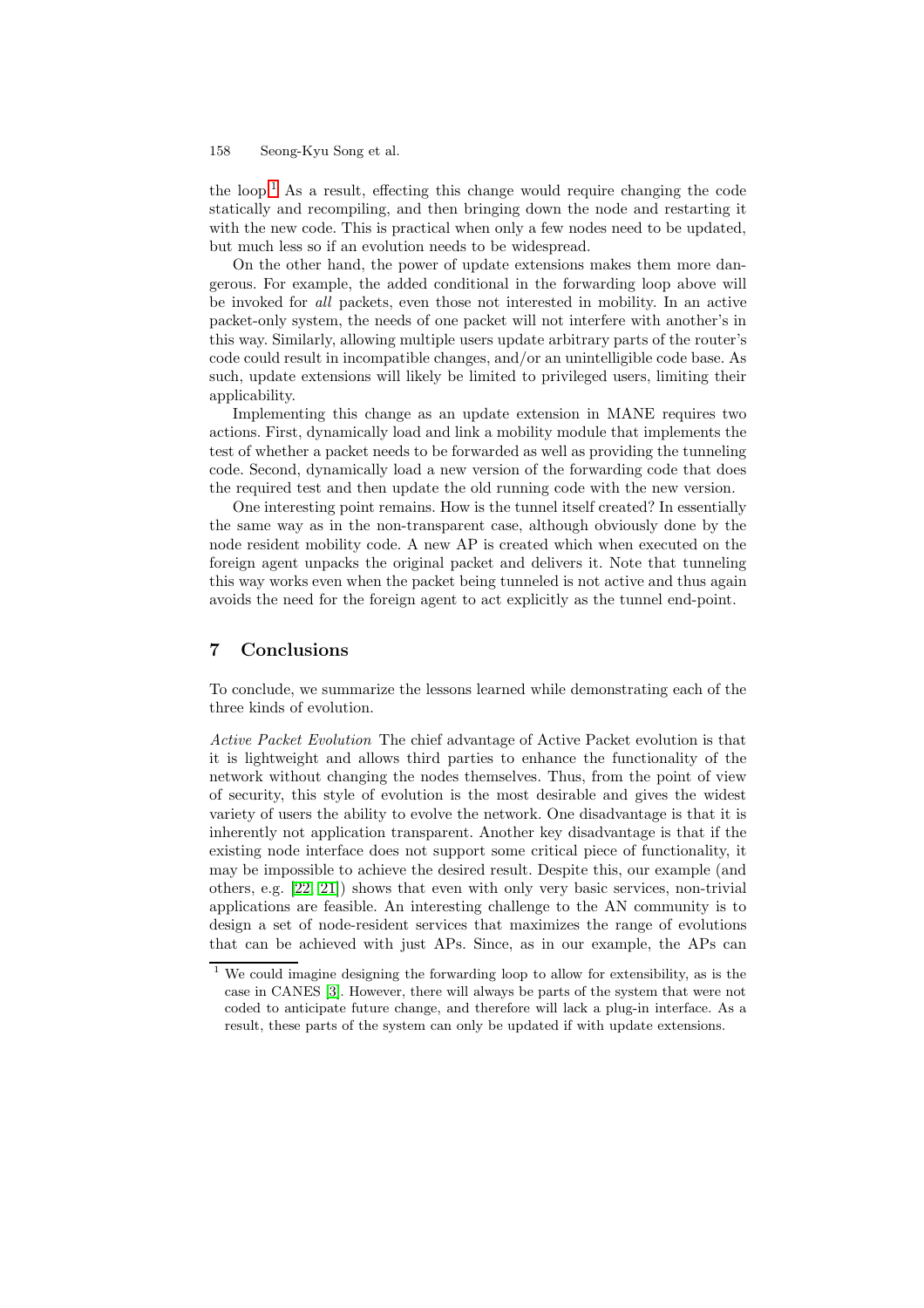often embody a substantial part of the control aspect of a protocol, this effort would be quite different from typical protocol design and would need to focus on providing the generic components that support the aspects of a variety of protocols that can not be expressed in the packets. Interestingly, just the simple soft state provided by ANTS [\[36\]](#page-15-7) and our system, is already a significant step in that direction.

*Plug-in Evolution* Plug-in extensions provide significantly greater evolution possibilities when used with APs. This is because protocols can have both new packet programs and new node resident components. This power comes directly from having the service namespace in the AP system provide a generic plug-in interface. One obvious disadvantage is that such service plug-ins are not application transparent.

Our examples did not take advantage of plug-in extensions that were not accessed from packet programs, as is possible in CANES [\[3\]](#page-14-5), and Netscript [\[37\]](#page-15-11), among others. Such plug-ins have the advantage that they can be used to achieve application-transparent evolution, but only in ways that the underlaying system has anticipated by providing a plug-in interface.

A general disadvantage of plug-in evolution is that dynamically loading plugins implemented using general purpose programming language code poses a significant security risk. This will restrict the range of users who can deploy these kinds of extensions. This suggests another research opportunity for the AN community, designing plug-in extensions that can be safely loaded by third parties. One approach to this would be to use special-purpose languages with built-in security properties, in the spirit of PLAN.

*Update Evolution* The example here is the first example of update evolution in AN, chiefly because MANE is the first AN system to support such evolution. The advantage of this approach is clear: application-transparent evolution can be achieved even when the system design has not anticipated the need for a particular kind of change. In some sense, this embodies the entire goal of AN. There are two disadvantages. One, dynamic updating is not a widespread technology like dynamic loading, though it can be conceptually simple to implement [\[11\]](#page-14-13). Second, and more importantly, the power of update extensions implies the need for greater security and reliability considerations than for plug-in extensions or active packets. In the short term, this means that only privileged users with access to the entire router code base should make use of this technology. In the long term, more research is needed to understand how to manage multiple updaters of the same code, and ways to limit their system-wide effects.

We have presented a taxonomy of types of AN evolution driven by the underlaying language technology. Based on that taxonomy, we presented a series of examples that illustrate what expressibility gains are possible as successively more powerful techniques are used. However, these gains in expressibility are balanced by the greater security risks of more powerful techniques. Greater security risks imply that fewer users may deploy a system. Thus a basic design principle for AN systems should be to use the least powerful evolutionary mechanisms possible so as to maximize the range of users that may deploy a system.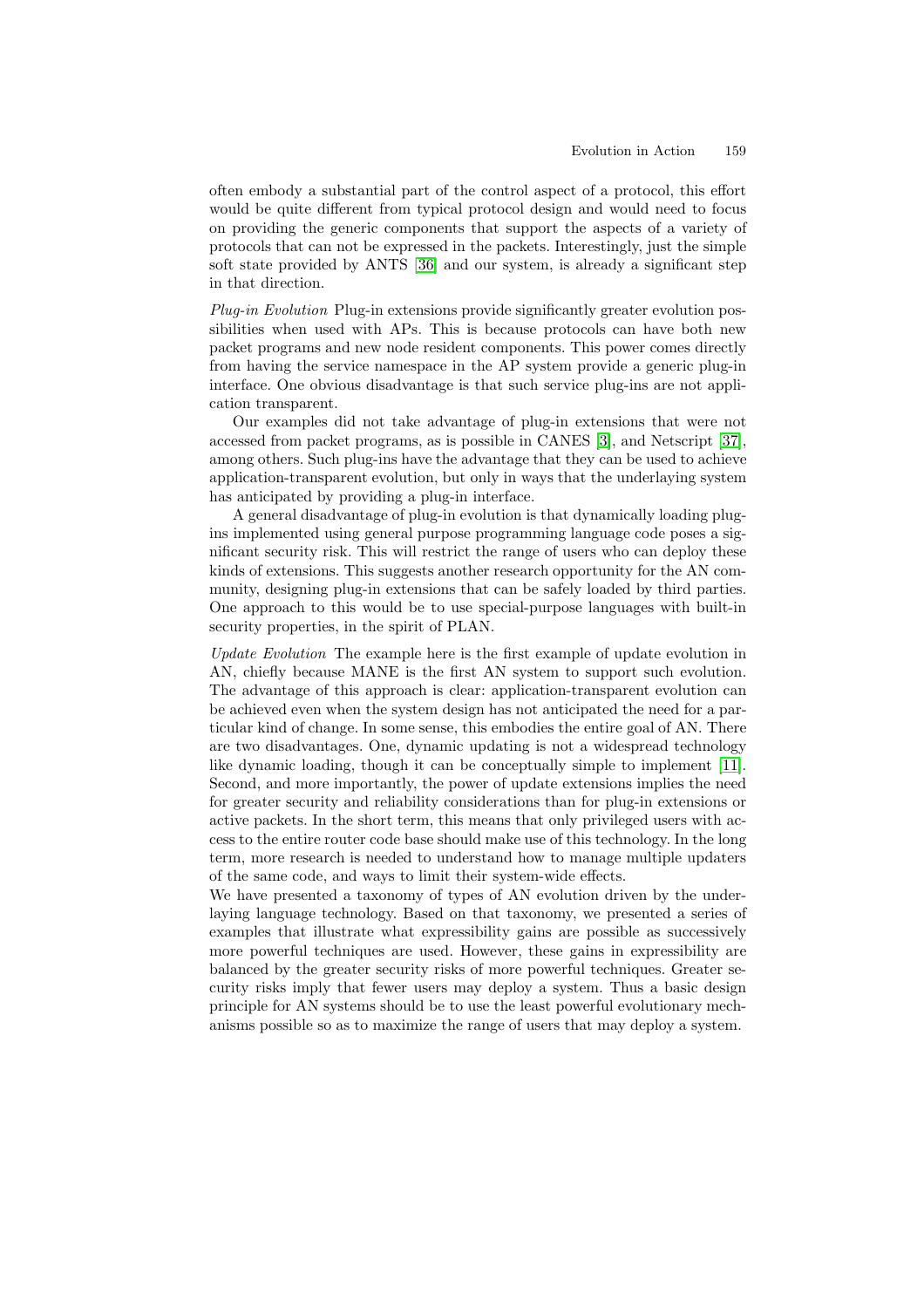## <span id="page-14-9"></span>**References**

- [1] D. S. Alexander, W. A. Arb augh, A. D. Keromytis, and J. M. Smith. A Secure Active Network Environment Architecture: Realization in SwitchWare. *IEEE Network Magazine*, 12(3):37–45, 1998. Special issue on Active and Controllable Networks.
- <span id="page-14-2"></span>[2] D. S. Alexander, M. Shaw, S. M. Nettles, and J. M. Smith. Active Bridging. In *Proceedings, 1997 SIGCOMM Conference*. ACM, 1997.
- <span id="page-14-5"></span>[3] S. Bhattacharjee. *Active Networking: Architecture, Compositions, and Applications*. PhD thesis, Georgia Institute of Technology, August 1999.
- <span id="page-14-0"></span>[4] K. Calvert, S. Bhatacharjee, E. Zegura, and J. P. Sterbenz. Directions in Active Networks, October 1998.
- <span id="page-14-6"></span>[5] D. Decasper, Z. Dittia, G. M. Parulkar, and B. Plattner. Router plugins: A software architecture for next generation routers. In *SIGCOMM*, pages 229–240, 1998.
- <span id="page-14-7"></span>[6] D. Decasper, G. Parulkar, S. Choi, J. DeHart, T. Wolf, and B. Plattner. A scalable, high performance active network node, 1999.
- <span id="page-14-11"></span>[7] O. Frieder and M. E. Segal. On Dynamically Updating a Computer Program: From Concept to Prototype. *Journal of Systems and Software*, 14(2):111–128, September 1991.
- <span id="page-14-3"></span>[8] M. Hicks, P. Kakkar, J. T. Moore, C. A. Gunter, and S. Nettles. PLAN: A Packet Language for Active Networks. In *Proceedings of the Third ACM SIGPLAN International Conference on Functional Programming*, pages 86–93. ACM, 1998.
- <span id="page-14-16"></span>[9] M. Hicks, A. D. Keromytis, and J. M. Smith. A Secure PLAN (Extended Version). In *Proceedings of the DARPA Active Networks Conference and Exposition (DANCE)*. IEEE, May 2002.
- <span id="page-14-1"></span>[10] M. Hicks, J. T. Moore, D. S. Alexander, C. A. Gunter, and S. Nettles. PLANet: An Active Internetwork. In *Proceedings of the Eighteenth IEEE Computer and Communication Society INFOCOM Conference*, March 1999.
- <span id="page-14-13"></span>[11] M. Hicks, J. T. Moore, and S. Nettles. Dynamic Software Updating. In *Proceedings of the ACM SIGPLAN Conference on Programming Language Design and Implementation*, pages 13–23. ACM, June 2001.
- <span id="page-14-8"></span>[12] M. Hicks and S. Nettles. Active Networking means Evolution (or Enhanced Extensibility Required). In *Proceedings of the Second International Working Conference on Active Networks*, October 2000.
- <span id="page-14-15"></span>[13] M. Hicks, S. Weirich, and K. Crary. Safe and Flexible Dynamic Linking of Native Code. In *Preliminary Proceedings of the ACM SIGPLAN Workshop on Types in Compilation*, Technical Report CMU-CS-00-161. Carnegie Mellon University, September 2000.
- <span id="page-14-4"></span>[14] K. Hino, T. Egawa, and Y. Kiriha. Open programmable layer-3 networking. In *Proceedings of the Sixth IFIP Conference on Intelligence in Networks (SmartNet 2000)*, September 2000.
- <span id="page-14-12"></span>[15] G. Hjálmtýsson and R. Gray. Dynamic C++ Classes, A lightweight mechanism to update code in a running program. In *Proceedings of the USENIX Annual Technical Conference*, June 1998.
- <span id="page-14-14"></span>[16] L. Hornof. Self-Specializing Mobile Code for Adaptive Network Services. In *Proceedings of the Second International Working Conference on Active Networks*, volume 1942 of *Lecture Notes in Computer Science*. Springer, 2000.
- <span id="page-14-10"></span>[17] A. W. Jackson, J. P. Sterbenz, M. N. Condell, and R. R. Hain. Active Monitoring and Control: The SENCOMM Architecture and Implementation. In *Proceedings of the DARPA Active Networks Conference and Exposition (DANCE)*, May 2002.